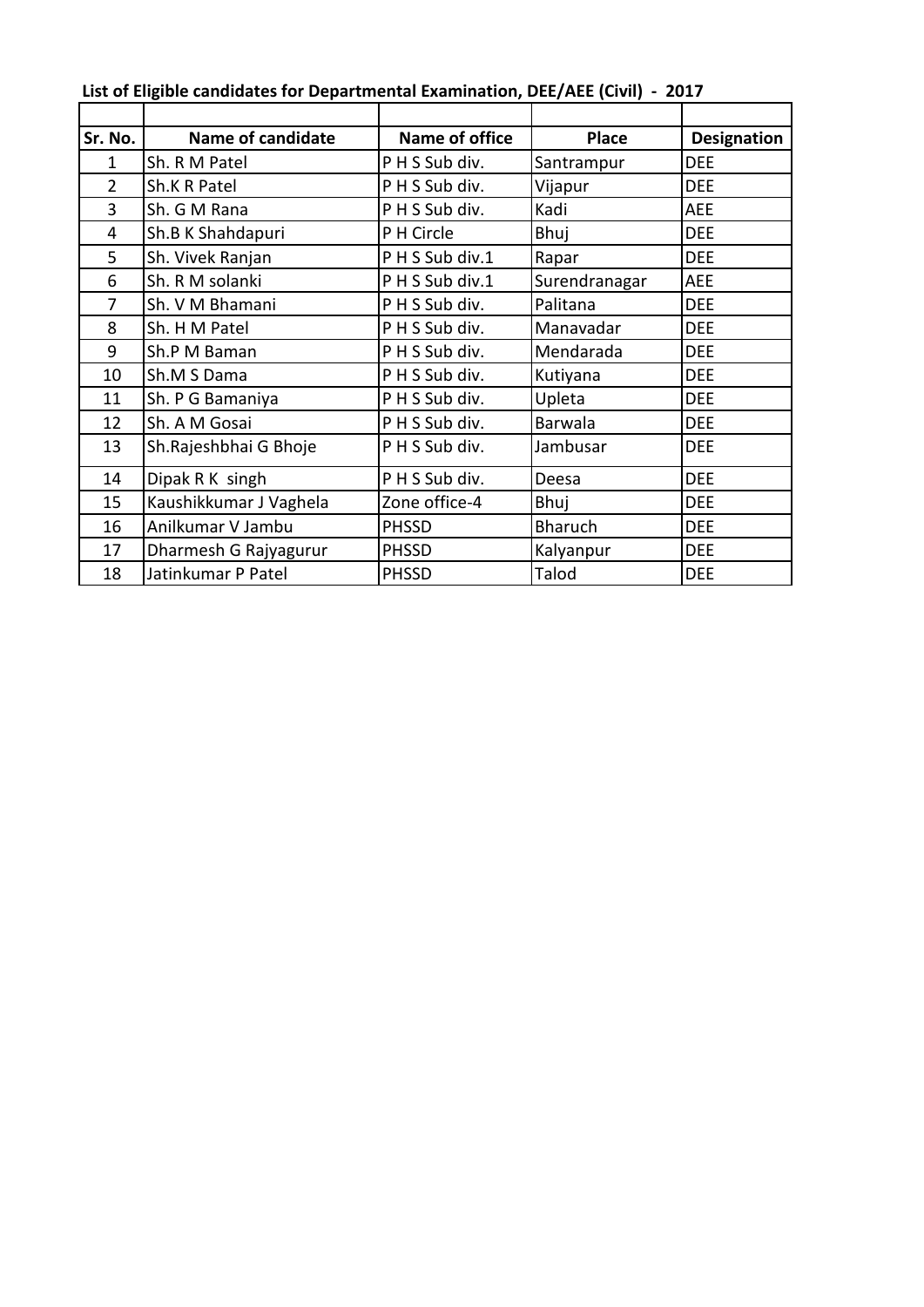| <u>LISL OF NOL-CIIRIDIC CANQUARES TOF DEDAITMENTAL EXAMINIATION, DEC/ACC (CIVII) - 2017</u> |                           |                |                 |              |  |  |  |
|---------------------------------------------------------------------------------------------|---------------------------|----------------|-----------------|--------------|--|--|--|
|                                                                                             |                           |                |                 |              |  |  |  |
|                                                                                             | Sr. No. Name of candidate | Name of office | <b>Place</b>    | Designation  |  |  |  |
|                                                                                             | <b>Sh.A H Halani</b>      | DWSU,WASMO     | <b>Jamnagar</b> | IDEE         |  |  |  |
|                                                                                             | Sh. J L Chauhan           | P H S Sub div. | Jam khambhalia  | <b>I</b> DEE |  |  |  |

**List of Not-Eligible candidates for Departmental Examination, DEE/AEE (Civil) - 2017**